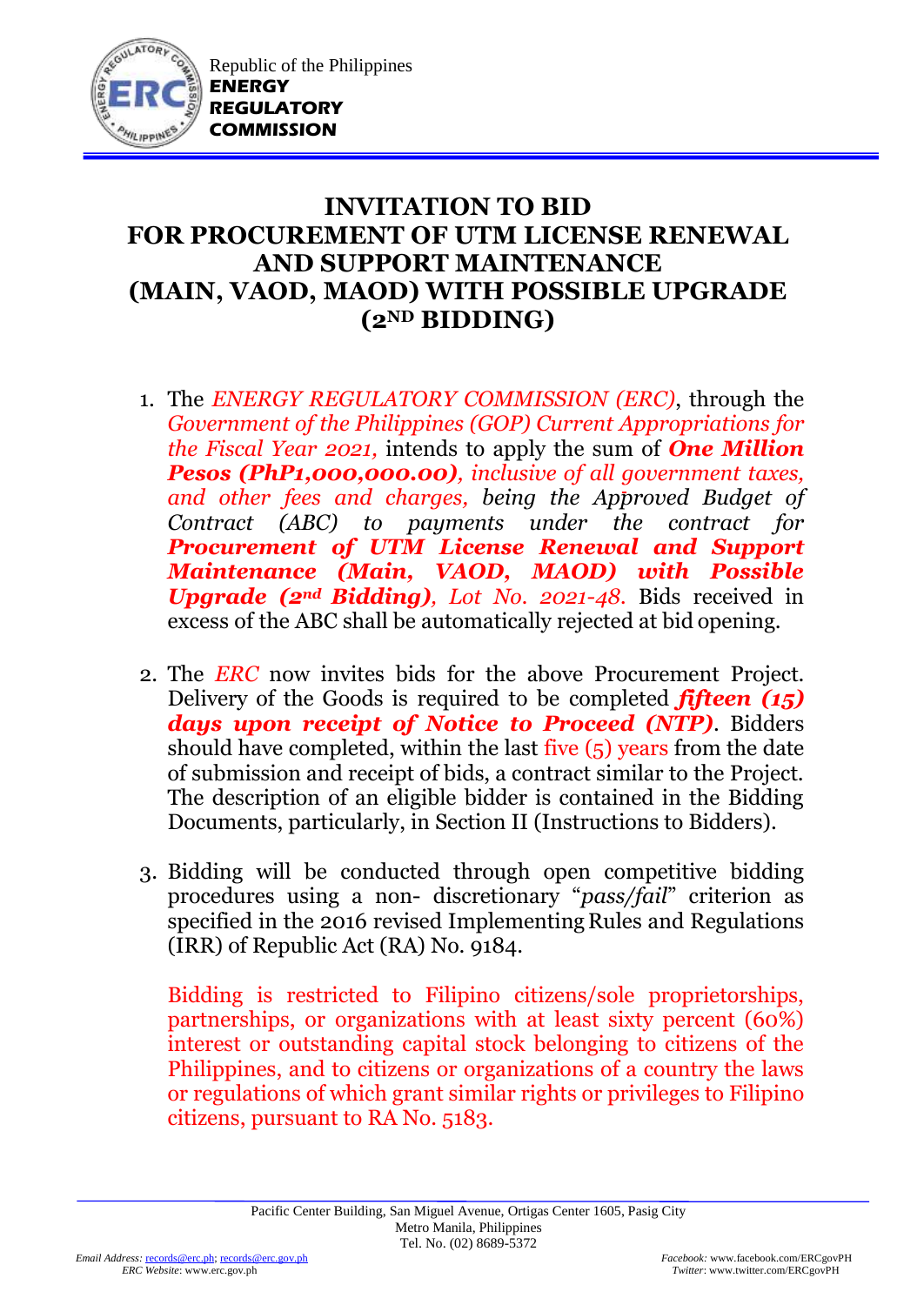- 4. Prospective Bidders may obtain further information from *ERC BAC Secretariat* and inspect the Bidding Documents at the address given below during *Monday to Friday, 9:00 A.M. to 4:00 P.M*.
- 5. A complete set of Bidding Documents may be acquired by interested Bidders on *13 July 2021* from the given address and website(s) below *and upon payment of the applicable fee for the Bidding Documents, pursuant to the latest Guidelines issued by the GPPB, in the amount of One Thousand Pesos (PhP1,000.00)*. The Procuring Entity shall allow the bidder to present its proof of payment for the fees *in person.*
- 6. The *ERC BAC* will hold a Pre-Bid Conference<sup>1</sup> , which shall be open to prospective bidders, on *22 July 2021, 03:00 P.M. through videoconferencing via MS Teams, which can be accessed through:*

[https://teams.microsoft.com/l/meetup-](https://teams.microsoft.com/l/meetup-join/19%3ameeting_ZjY0M2VjYWEtZjA4NC00ZDQ2LWE3N2QtNGIxYjUyMzY5MDMz%40thread.v2/0?context=%7b%22Tid%22%3a%2234a3c75d-10fe-482b-9220-04df09540e89%22%2c%22Oid%22%3a%225f074c63-51dc-4812-9356-3479a48fb753%22%7d)

[join/19%3ameeting\\_ZjY0M2VjYWEtZjA4NC00ZDQ2LWE3N2QtNGIxYjUy](https://teams.microsoft.com/l/meetup-join/19%3ameeting_ZjY0M2VjYWEtZjA4NC00ZDQ2LWE3N2QtNGIxYjUyMzY5MDMz%40thread.v2/0?context=%7b%22Tid%22%3a%2234a3c75d-10fe-482b-9220-04df09540e89%22%2c%22Oid%22%3a%225f074c63-51dc-4812-9356-3479a48fb753%22%7d) [MzY5MDMz%40thread.v2/0?context=%7b%22Tid%22%3a%2234a3c75d-](https://teams.microsoft.com/l/meetup-join/19%3ameeting_ZjY0M2VjYWEtZjA4NC00ZDQ2LWE3N2QtNGIxYjUyMzY5MDMz%40thread.v2/0?context=%7b%22Tid%22%3a%2234a3c75d-10fe-482b-9220-04df09540e89%22%2c%22Oid%22%3a%225f074c63-51dc-4812-9356-3479a48fb753%22%7d)[10fe-482b-9220-04df09540e89%22%2c%22Oid%22%3a%225f074c63-51dc-](https://teams.microsoft.com/l/meetup-join/19%3ameeting_ZjY0M2VjYWEtZjA4NC00ZDQ2LWE3N2QtNGIxYjUyMzY5MDMz%40thread.v2/0?context=%7b%22Tid%22%3a%2234a3c75d-10fe-482b-9220-04df09540e89%22%2c%22Oid%22%3a%225f074c63-51dc-4812-9356-3479a48fb753%22%7d)[4812-9356-3479a48fb753%22%7d](https://teams.microsoft.com/l/meetup-join/19%3ameeting_ZjY0M2VjYWEtZjA4NC00ZDQ2LWE3N2QtNGIxYjUyMzY5MDMz%40thread.v2/0?context=%7b%22Tid%22%3a%2234a3c75d-10fe-482b-9220-04df09540e89%22%2c%22Oid%22%3a%225f074c63-51dc-4812-9356-3479a48fb753%22%7d)

- 7. Bids must be duly received by the BAC Secretariat through manual submission at the office address indicated below on or before *03 August 2021, 10:00 A.M.* Late bids shall not be accepted. Bidders are requested to submit one (1) original and one (1) copy of their bids. Bidders are likewise requested to bring the originals of the documents submitted and present the same for comparison during the bid opening.
- 8. All Bids must be accompanied by a bid security in any of the acceptable forms and in the amount stated in **ITB** Clause 14.
- 9. Bid opening shall be on *03 August 2021, 10:00 A.M.* at the given address below. Bids will be opened in the presence of the bidders' representatives who choose to attend the activity.
- 10. The *ERC* reserves the right to reject any and all bids, declare a failure of bidding, or not award the contract at any time prior to contract award in accordance with Sections 35.6 and 41 of the 2016

1

<sup>1</sup> May be deleted in case the ABC is less than One Million Pesos (PhP1,000,000) where the Procuring Entity may not hold a Pre-Bid Conference.